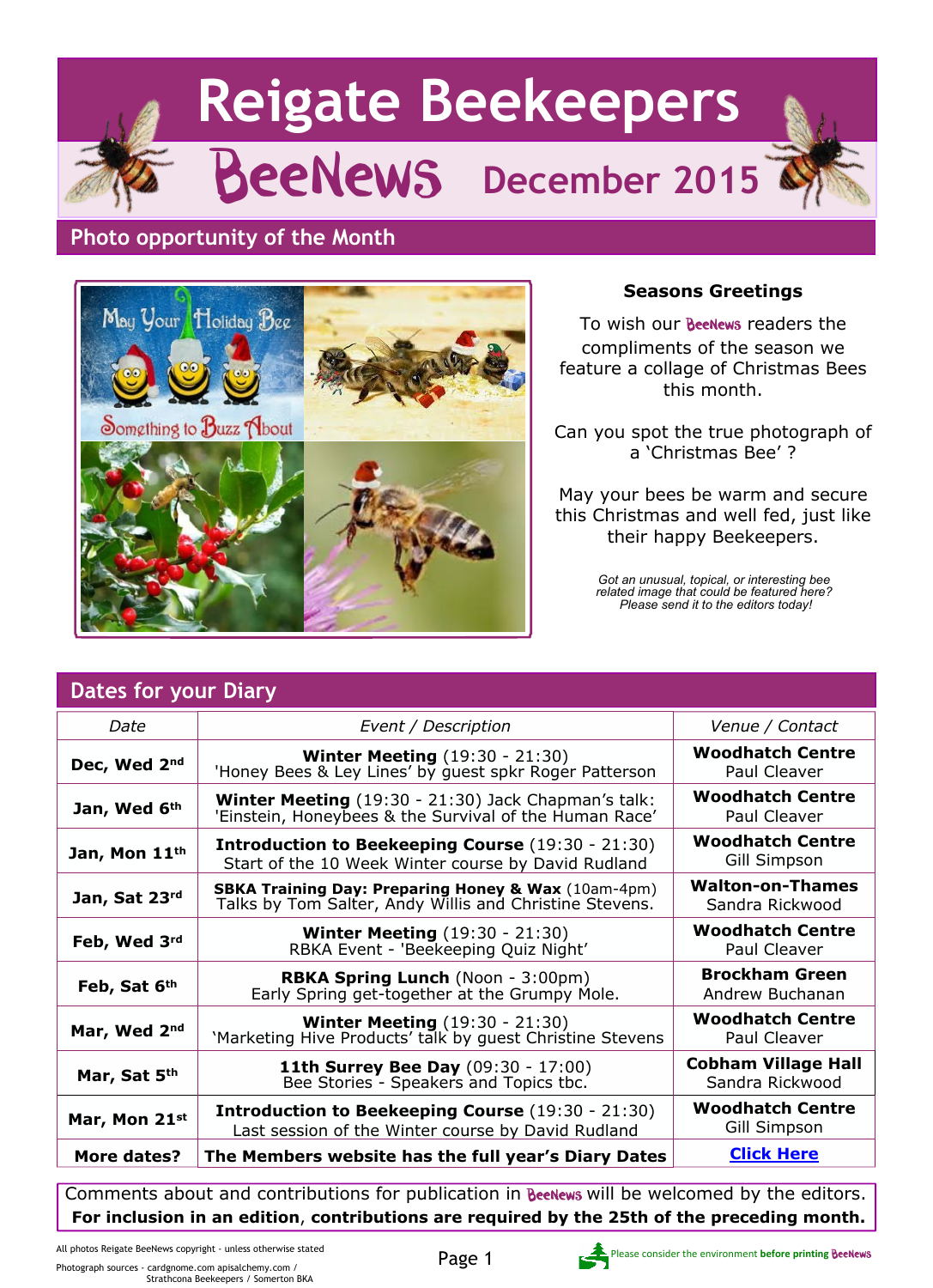#### **Protecting the Future**

Clustered together within our Topical News section this month happen to be three reports that each provide insights into the complexities of bee life and the management strategies that bees demonstrate in their striving to thrive.

As 2015 draws to a close, we can all look back at what has been a remarkable year in so many ways for Reigate Beekeepers. The progress of the Pavilion building and members achieving beekeeping qualifications across the fullest possible spectrum of skill levels, all provide a tangible demonstration of how we have thrived as a Division.

As our Chairman eluded to in his closing remarks at our AGM, much of what has been achieved during the year has only been achievable courtesy of a relatively few either very generous or very active members. And quite a number of those same members have now either literally moved away, need to step down from 'front-line' involvement, or have declared their need to also do so during the next year.

Fresh energy, fresh ideas and perhaps fresh approaches to all that Reigate Beekeepers currently do and desire to do going forward are needed if we are to continue to thrive. The more members that can each give just some of their time, the less onerous each task or role becomes. Do please approach any Committee member to enquire about how you might be able to help Reigate Beekeepers in however small a way; towards making 2016 no less spectacular.

Two ways to immediately help will be to firstly bring a raffle prize (or two, or more) to the meeting on the 2nd December, when Roger Patterson talks to us about Honey Bees and Ley Lines. And secondly, to buy lots of raffle tickets that evening. All proceeds will go to **Bees Abroad**. Star prizes of a Food Hamper and a Bee Basket are being provided by *Maggie Minter* but lots of additional donated prizes are still needed. See you there.

*Richard & Graham*

**MEMBERS** 

| <b>Section</b>                                                                                                                                      | <b>Features</b>                                               | Page         |  |
|-----------------------------------------------------------------------------------------------------------------------------------------------------|---------------------------------------------------------------|--------------|--|
| <b>Photo Opportunity</b>                                                                                                                            | Seasons Greetings                                             |              |  |
| Dates for your Diary                                                                                                                                | 2nd December 2015 - 6th April 2016                            |              |  |
| <b>Editorial</b>                                                                                                                                    | Protecting the Future                                         | $\mathbf{2}$ |  |
|                                                                                                                                                     | Chairman's Chat - In Good Health                              |              |  |
| <b>Members News</b>                                                                                                                                 | Our Lawn Mower is Kaput                                       |              |  |
|                                                                                                                                                     | Winter Team Update                                            | 3            |  |
|                                                                                                                                                     | Reigate Beekeepers AGM Report                                 |              |  |
|                                                                                                                                                     | Reigate Beekeepers Awards Presentation                        |              |  |
| <b>Events News</b>                                                                                                                                  | National Honey Show Winners / Surrey BKA Training Day         |              |  |
|                                                                                                                                                     | Reigate Beekeepers Spring Lunch Notice                        | 6            |  |
|                                                                                                                                                     | Bees play Doctors and Nurses                                  |              |  |
| <b>Topical News</b>                                                                                                                                 | Flying is Hard Work (for Bumble Bees)                         |              |  |
|                                                                                                                                                     | The Business Teachings of Honey Bees                          |              |  |
| <b>Questions &amp; Answers</b>                                                                                                                      | What is vitellogenin protein and why is it important to bees? | $8 - 9$      |  |
| <b>Website News</b>                                                                                                                                 | <b>Latest Posts Summary</b>                                   | 10           |  |
| Reigate Beekeepers<br>Our website is updated much more regularly than this monthly<br>edition of BeeNews, so click on Members Website for lots more |                                                               |              |  |

#### **BeeNews Contents**

information and, all the latest news and activity updates.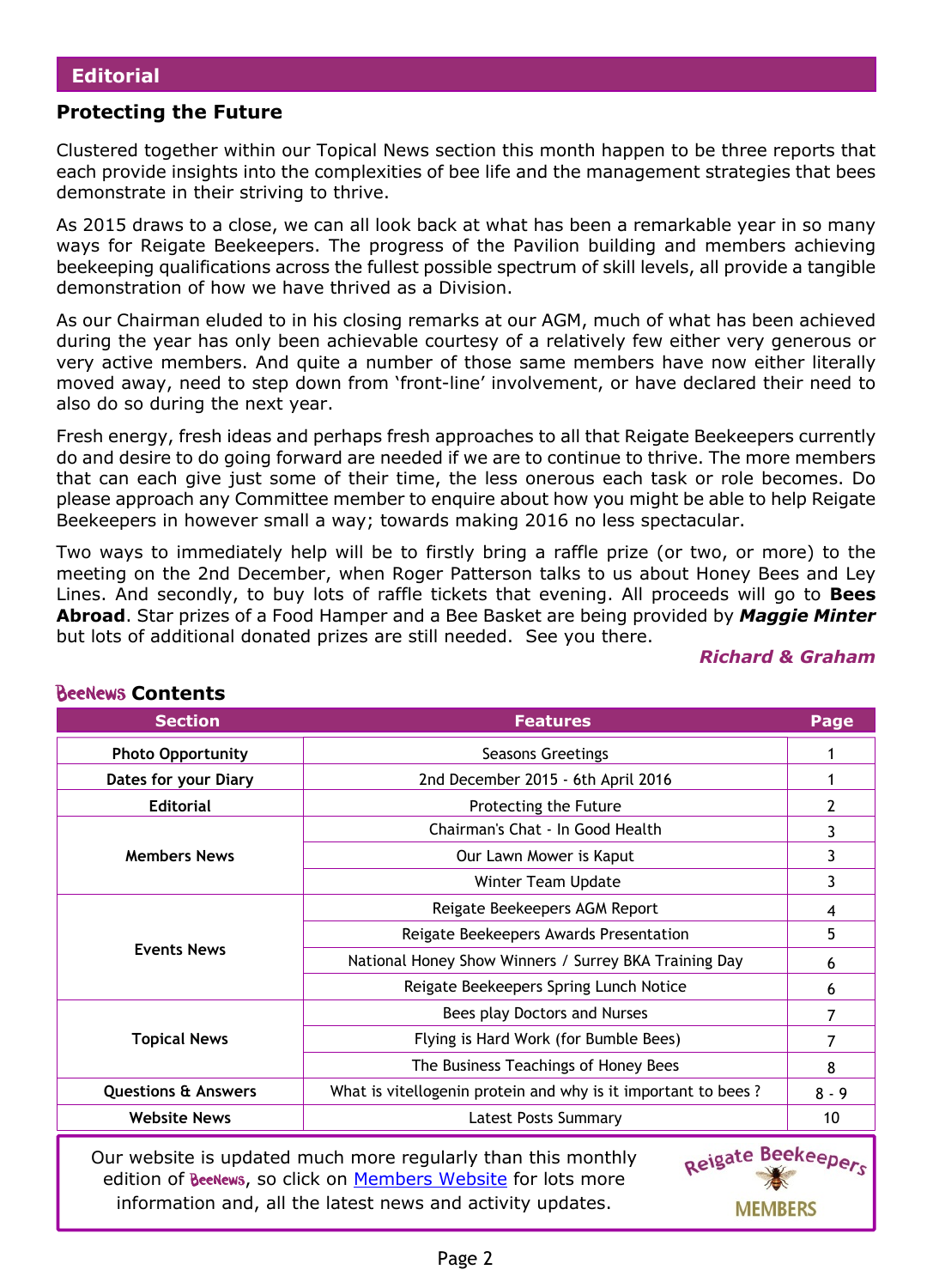# Chairman's Chat

December is the quietest month in the facilities increasing, so do tasks that need to beekeeping calendar for both bees and beekeepers. However, tasks such as fitting mouse guards to hive entrances and woodpecker protection around hives are jobs that should be carried out very soon if not already done. Our Winter Team has already visited the Henfold colonies several times to ensure that the bees are as winter-proof as possible.

The AGM, chaired by our President *Malcolm* **Broach**, was attended by a good number of members who learned that the Division is in good health in almost every respect. Judging by the speed with which the business of the meeting was carried out. Those present were very happy with all the reports of activity and results from the main areas of our work throughout the 2014/2015 year.

The fitting out of the Pavilion continues with a lot of time and effort from a small team dealing with plumbing, electricity, installing insulation,

#### **In Good Health. by** *Andrew Buchanan*

cladding internal walls/ceilings and fitting kitchen units.

As I mentioned at the AGM, with RBKA's be carried out effectively if our standards are to be maintained. Anyone who would like to volunteer time and effort to this end is encouraged to come forward and find how rewarding a greater involvement in our activities can be.

Don't forget to reserve a seat at the Spring Lunch on 6th February at The 'Grumpy Mole' in Brockham.

(Details are elsewhere in this edition of and on our Members Website.)

Finally, if I don't see you at the December Winter Meeting (2nd December) –

#### **A MERRY XMAS and HAPPY NEW YEAR TO YOU ALL**

*Andrew Buchanan* 01306 712773

#### Apiary **News**

| <b>Our Lawn Mower is Kaput</b>                                                                                                               | <b>Winter Team Update</b>                                                                                                                                                             |
|----------------------------------------------------------------------------------------------------------------------------------------------|---------------------------------------------------------------------------------------------------------------------------------------------------------------------------------------|
| Do you have a redundant Ride-on Lawn Mower<br>taking up valuable space in your garage or<br>garden shed?                                     | The first winter snow early on Saturday the<br>21st November did not dampen spirits amongst<br>those of the Henfold Winter Team who turned<br>out to check the hives and clean up the |
| After many hours maintaining and caring for                                                                                                  | remaining feeders.                                                                                                                                                                    |
| our ride-on lawn mower,<br><b>Roy Cottington</b> , who<br>regularly keeps the grass<br>Henfold<br>at<br>to<br>a<br>reasonable height,<br>has | The hives were hefted, fondant added to two<br>more hives and a damp roof was replaced.                                                                                               |
|                                                                                                                                              | So far all colonies are well and started flying as<br>soon as the sun came out.                                                                                                       |
| declared<br>that<br>the<br>machine has finally died.                                                                                         | What was a poor start to the day ended as a<br>bright and sunny, but chilly morning at Henfold.                                                                                       |
| A new or second-hand machine must now be<br>acquired.                                                                                        | Thank you to Peter Moore and Richard<br><b>Woodhouse</b> for their beekeeping and to Mike                                                                                             |
| But if anyone can answer the question posed<br>above with a 'YES', would you consider passing<br>it on to RBKA ?                             | Hill for advice and guidance on redundant<br>equipment. We will be emailing an invitation<br>to Winter Team members to the next meeting<br>Christmas, perhaps?                        |
| If so, do please contact <b>Andrew Buchanan</b><br>on 01306 712773                                                                           | From the Henfold Apiary Management Team                                                                                                                                               |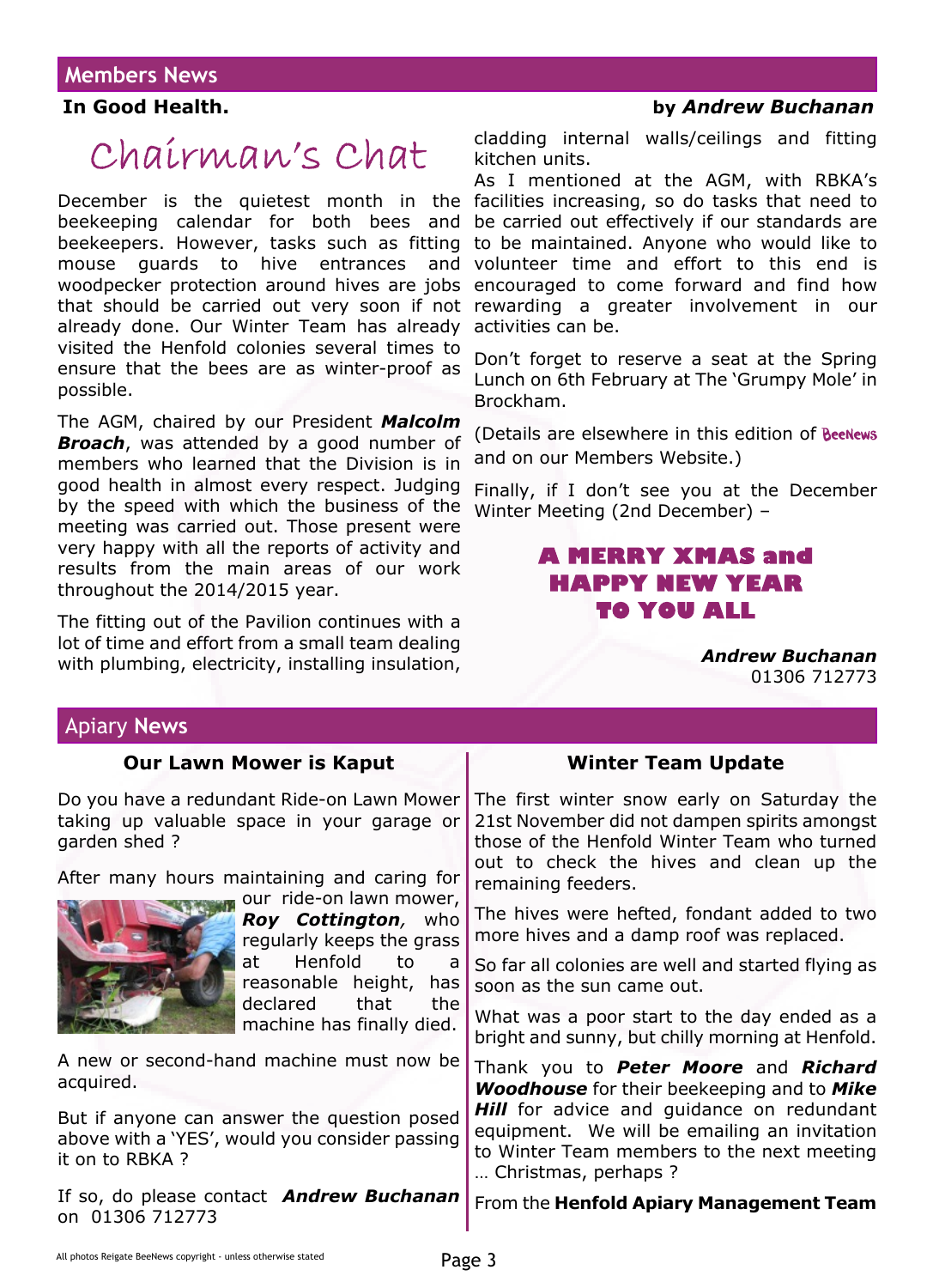#### **Events News**

#### **Reigate Beekeepers Division AGM and Awards Presentations Report**

The Meeting on 11th November was opened Committee Members: and chaired by President, *Malcolm Broatch.*

Last year's AGM and EGM minutes were agreed and signed off without issue, with no matters arising. Officers reports already published were accepted as read.

This only left our Treasurer, *Vince Gallo,* to summarise the Income & Expenditure and Balance Sheet detail, signed off by Auditor **Dick Cotton** and available to attendees of the meeting.

#### **The Treasurer's Report**

The I&E details were (happily) distorted by the donations received during the year from many members and four extremely generous donors in particular.

The consequentially high surplus for the year shown was not however a cash surplus. Instead, as was evident in the Balance Sheet, much of it has been capitalised in the form of the Pavilion building, the foundations it sits upon and some of the fitting-out already undertaken. After allowing for the capital expenditure, the underlying cash surplus for the year was approx £6,000; very much in line with the previous few 'normal' years.

Looking to the year ahead, the completion of the fitting out of the Pavilion building is fully funded. The only limiting factor now is the manpower drawn from within the membership wherever possible to actually do it.

Unfortunately Dick Cotton is now standing down as our Honary Auditor since he foresees the role becoming more difficult for him to undertake as the accounts finally move from a paperwork and simple spreadsheet system to being more fully computerised.

#### **Election of Officers**

Officers, Representatives and Trustee's standing were duly re-elected.

| <b>Andrew Buchanan</b> |
|------------------------|
| no appointment         |
| <b>Gill Simpson</b>    |
| <b>Vince Gallo</b>     |
| vacancy to be filled   |
|                        |

#### *Richard Bradfield, Bob Maurer, Maggie Minter, Mike Hill, Celia Perry.*

SBKA Representative: *Celia Perry* SBKA Trustee Nominee: *Andrew Buchanan* Surrey Show Committee Rep.: *Bob Maurer*

#### **Andrew's Other Business**

*Andrew Buchanan* thanked the many members, … "too many to name individually now" … that had given their time during the year. In particular, those who had been working on the fitting out of the Pavillion.

Thanks were also expressed to *Paul Cleaver* for his inputs to the working of the Division. Paul had now stood down from the Committee, maybe to study for beekeeping exams, but largely to devote more time to his family and smallholding.

*Andrew Cornwall* had also felt the need to stand down from his Education Coordinator role due to increased work time commitments. The education programme he has created and had implemented, no doubt contributed to a lot of the twenty one members being able to take and all pass their Basic this year.

*Neil Hallum*, having now moved to Northamtonshire leaves the excellent Winter Maintenance programme he had established last year to continue under new management.

*Richard Stuart* has also just moved away to Hampshire, and it was announced that his role as Quartermaster has now been taken up by *Phil Elwell*.

Finally, *Richard Woodhouse* is standing down from his role as our Swarm Team's Coordinator, although he will still remain on the team.

Andrew reiterated a plea to all members to consider how they may be able to help in some way to continue the great work.

There being no other matters it only remained for *Malcolm Broatch*, assisted by *Celia* **Perry**, to present the Honey Show Trophies and Exam Certificates. See following page.

*(Please note, these are not formal Minutes of the AGM)*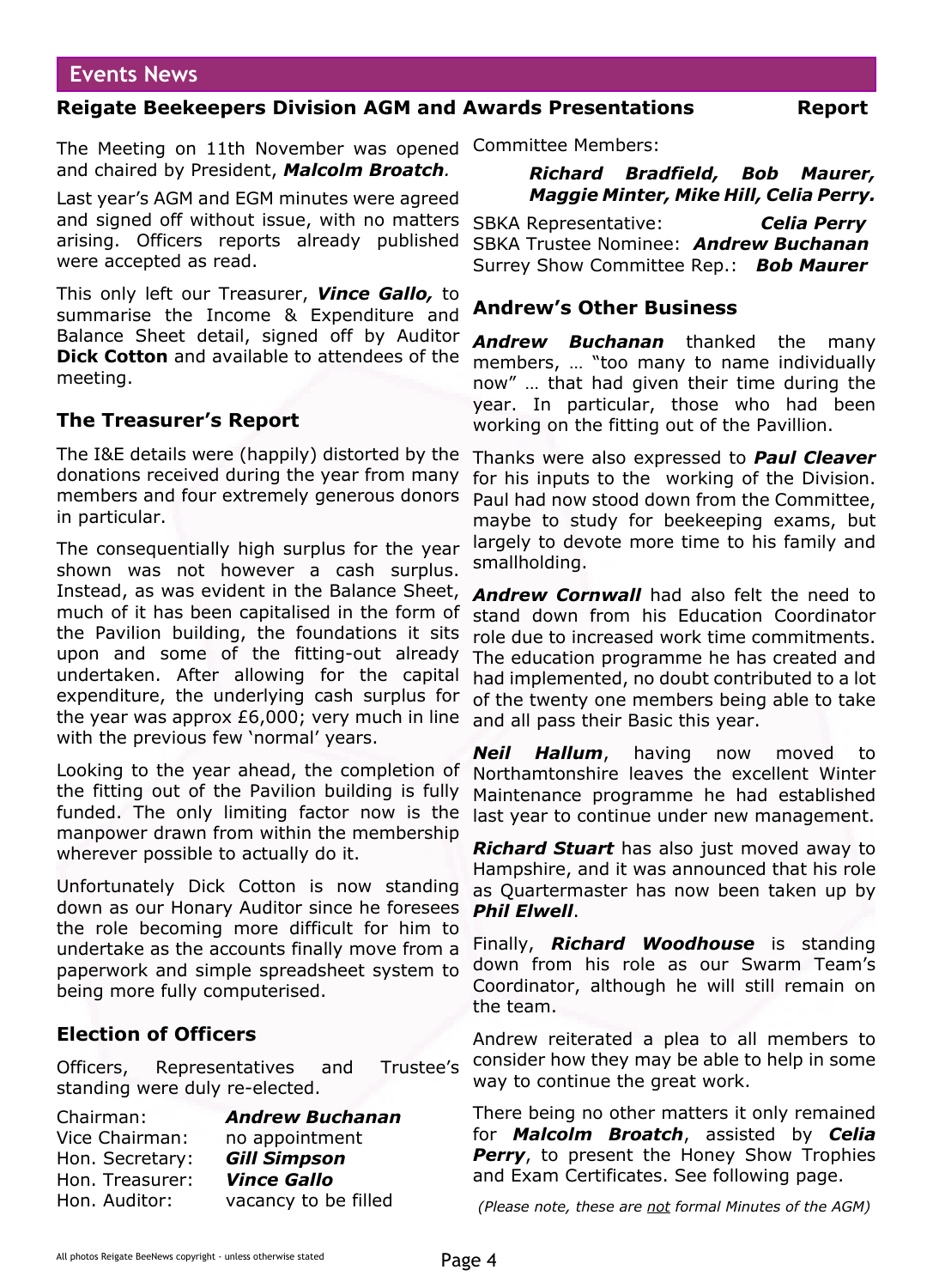#### **Presentation of Trophies and Certificates by our President, Malcolm Broatch**

#### **Honey Show Trophies**

Winners of Trophies at Reigate Beekeepers 2015 Honey Show were presented with their silverware:



*Geoff Blay*, receiving the **Tanner Cup** for Class 1/2 - Light/Medium Honey and the **Locket Bowl** for Class 15 - A Group of Products.



*Richard Bradfield*, receiving (then seriously fumbling) the **Novices Skep** for Class 5 - Novices Honey



*Andrew Boagey* receiving the **J.M.B Cup** for Class 6 - Two Containers of Cut Comb and the **Bramshaw Cup** for Class 10 - A Comb for Extraction.



*Celia Perry* receiving the **Redhill Cup** for Class 20/21 - Mead



*Maggie Minter* receiving the **Reigate Cup** for 'Most Points in Show'

#### **BBKA Basic Assessment Certificates**

Certificates & Badges presented to 13 of the 21 members awarded 'The Basic' this year. Pictured below, from left to right are ……

*Peter Moore*, *Sandy Benton*, *Geoff Blay*, *Sally Bennet*, *Jim Cooper*, *Simon Ford*, *Anna Slade*, *Adam McLaren*, *Janice Whitehead*, *Mike Lowe*, *Colin David*, *Karen Ford*, *Karen Thomas*.



#### **BBKA Module and Advanced Certificates**



*Richard Ramsden* - BBKA Module 6, Honey Bee Behaviour (Credit) and Intermediate Theory **Certificates** 



*Alan Berridge*

- BBKA Module 6, Honey Bee Behaviour Certificate



#### *Celia Perry*

- BBKA Advanced Certificate in Beekeeping Husbandry as well as Master Beekeeper Certificate and Badge.

Also visit the website report for BIGGER photos! [Click here](http://wp.me/p2VGpI-4TL)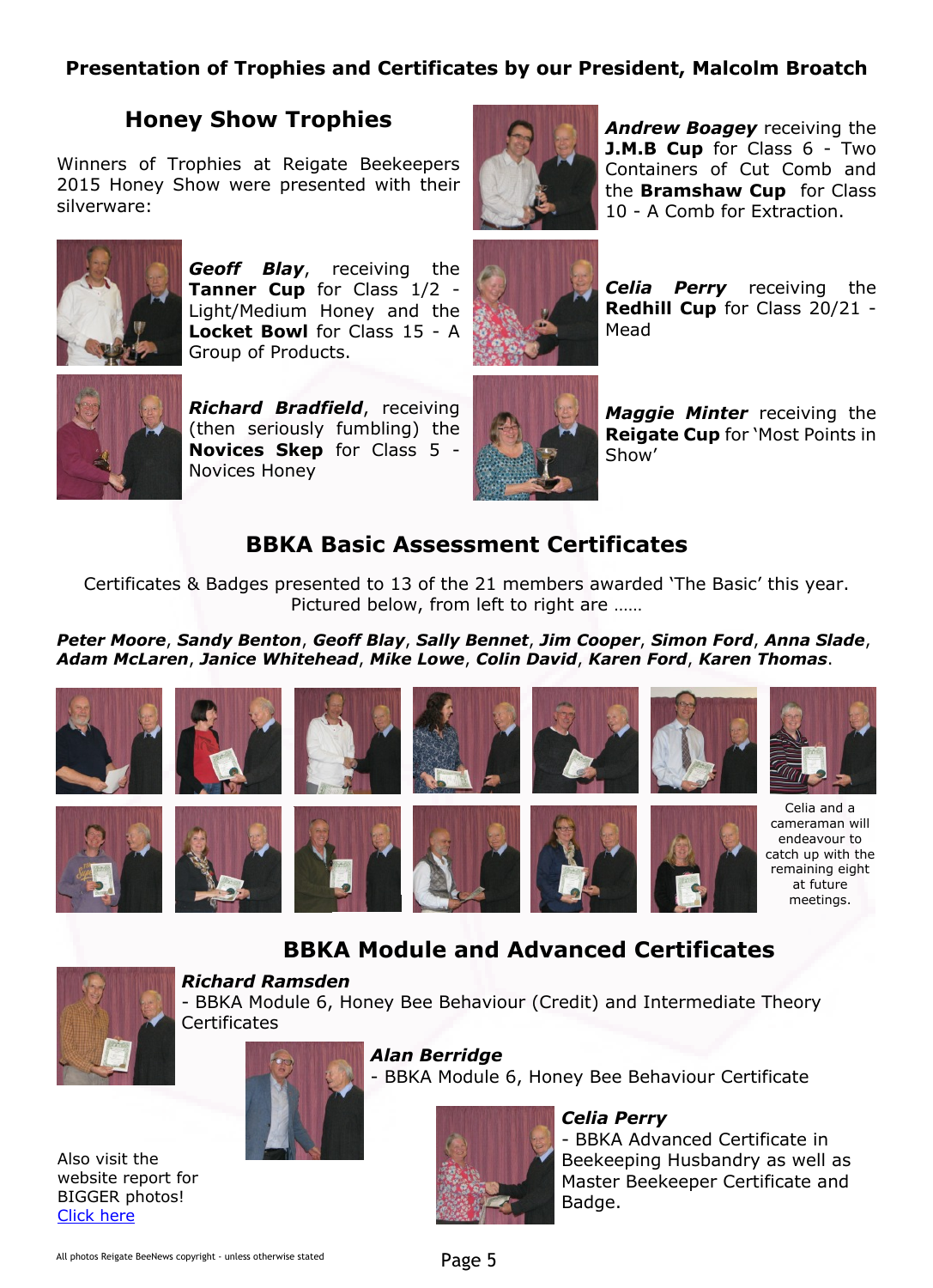#### **National Honey Show Winners**



This year's show got off to a great start for Reigate Beekeepers, with *Adam Leitch* being presented with his National Diploma in Beekeeping during the opening ceremony.

Throughout the three day event Reigate members were to be seen attending lectures, workshops, in the trade halls and serving as Show Stewards.

Then *Andrew Boagey*, *Richard Bradfield*, *Tim Burke*, *Bob Maurer*, *Maggie Minter* and *Meriel Spalding* between them achieved

impressive placing's in five Open and eight Surrey County Classes.

So well, that at the show's closing awards ceremony, *Andrew* was





and *Meriel* received a trophy and a prize.

## **Surrey Beekeepers'**

**Association**

Saturday 23rd January 10 till 4 pm

Venue: Walton-on-Thames (Full details sent with the confirmation of the booking. [Click here for flyer](http://www.surreybeekeepers.org.uk/uploads/2/7/3/9/27396931/products_of_the_hive_23rd_jan.pdf) with more info)

## Preparing Honey and Wax

It doesn't matter whether you give to friends, sell it, or enter your local honey show, we all want to be sure our honey and wax looks its best. These talks will be of interest to all beekeepers, but of particular value to anyone planning to take Module 2.

#### **Topics**

- **● Preparing honey for sale or show.**
- **● Wax processing.**
- **Andy Willis**

 **Tom Salter**

**● Marketing your hive Products. Christine Stevens**

£15 SBKA members £17 for non-members Includes a light lunch To reserve a place email: [rickwoodsbka@gmail.com](mailto:rickwoodsbka@gmail.com)







# SPRING LUNCH

**Saturday 6th February 2016** 12:15 for 1:00 pm

> at **The Grumpy Mole Brockham Green**



Accompanying this

edition are details of the ever popular RBKA Spring Lunch.

The menu to choose from, prices and a Booking Form for you to complete and return are also included.

Why not join old and new members to reflect on the 2015 summer's beekeeping, Christmas, and the New Year and contemplate the possibilities for 2016. If you run out of topics why not get up to date with the Henfold Copse Development Project.

Don't delay booking your place(s) as there is a limit of thirty five people and it's 'first come first served'.

To book, please send/give a completed Booking Form together with your Cheque/Cash to:

Andrew Buchanan 'Drumbeg', Weare Street, Capel, Surrey, RH5 5JA.

Not Later Than 3rd February 2016 Please.

Looking forward to seeing you there.



*Please note that the date (and venue) for this event is changed from the 28th January, as* previously announced in the November BeeNews.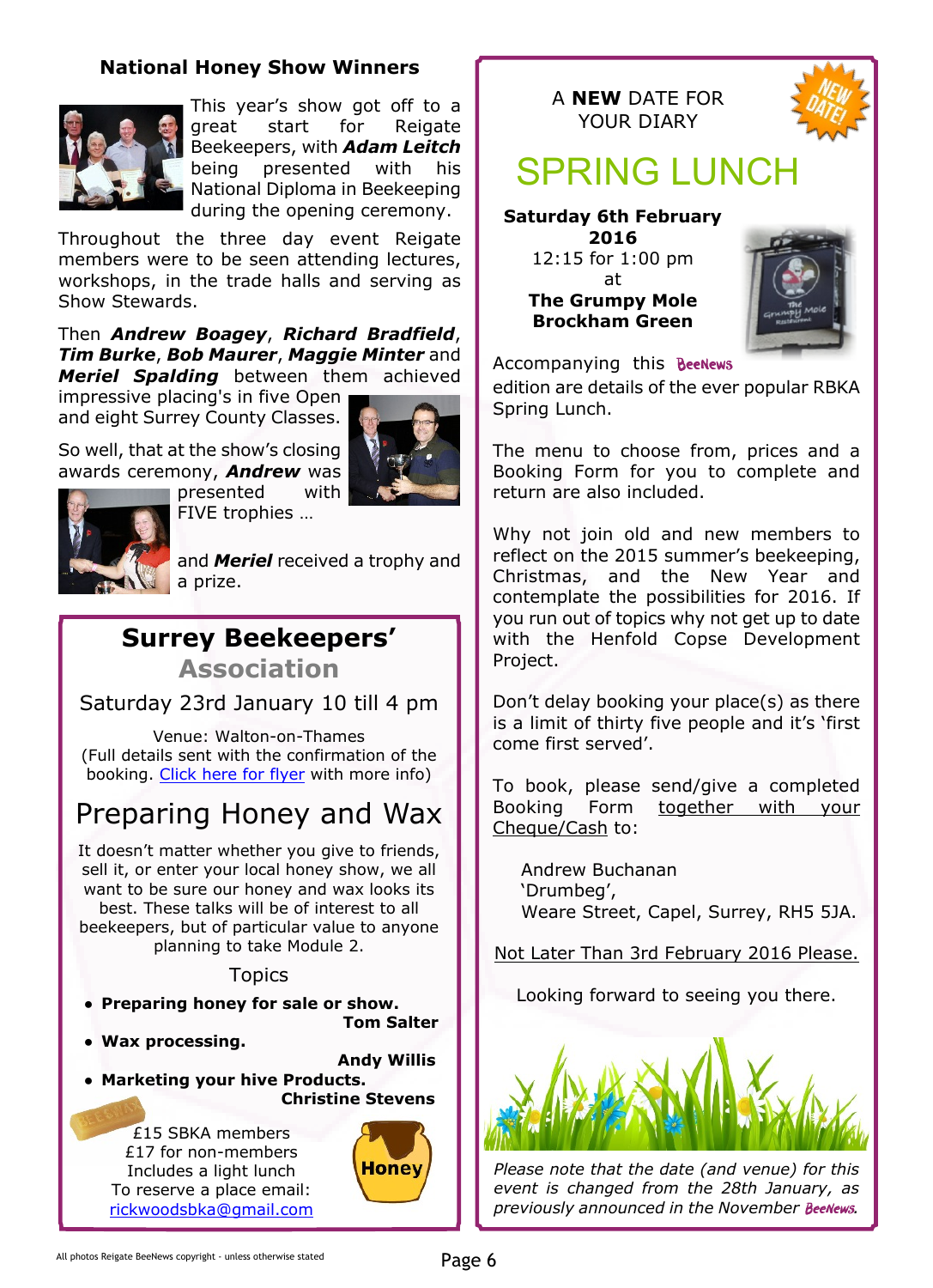#### **Topical News**

#### **Bees play Doctors and Nurses**

As we approach the Winter and and consider sun-flower, and linden trees; whilst a fourth the benefits of a flu jab and perhaps visit our was given honeydew honey made from the own nurse to receive the vaccination, it is secretions interesting to reflect that honey bees also have Each of the honeys was known to have doctors and nurses.

Sick bees may be nursed by doctors !

Bees are among the most industrious creatures on the planet, but honey bees still struggle when they are ill. Once a disease takes hold inside a hive, the bees can become sluggish and disorientated and many may die.

Now it seems honey bees may have a way of helping to keep their workforce healthy - by employing bees that feed special 'medicinal honey' to other members of the hive.



A group of worker bees called 'nurse bees', if they are infected with a parasite, selectively eat honey that has a high antibiotic activity, according to Silvio Erler of the Martin Luther University Halle-Wittenberg, Germany and his colleagues. These bees are also responsible for feeding honey to the larvae and distributing it to other members of the colony. So it's possible they are the hive's doctors, prescribing different types of honey to other bees depending on their infection. If that is true, it could be a big part of how bees fight disease.

In Erler's study, nurse bees infected with the gut parasite Nosema ceranae were given a choice of honeys. Three were made from the nectar of the plants black lotus,

**Flying is Hard Work (for Bumble Bees)**

*Inspired by the fascinating talk about bumble* Hummingbirds are often thought of as having *bees after the Surrey BKA AGM we include a* exceptionally high metabolic rates, but a *brief explanation of their flying miracle.*

In flight a bumble bee flaps its wings 200 times They eat almost continually to per second (which equals 12,000 rpm), roughly equivalent to the speed of a high-revving motorbike engine. This generates a lot of heat, and comes at a cost: bumble bee flight requires a lot of energy.

A running man uses up the calories in a Mars bar in about one hour. A man-sized bumble bee If a bumble bee runs out of energy, she cannot (terrifying thought) would exhaust the same fly, and if she cannot fly, she cannot get to calories in less than thirty seconds.

of scale insects or aphids. antibiotic activity.

Bees with greater levels of infection tended to eat more of the sun-flower honey, which had the strongest antimicrobial activity. It reduced the level of infection in the bees that ate it by 7%, compared to the honey from the linden trees.

"Honeys are full of micronutrients, alkaloids and secondary plant compounds that are good for both bees and humans alike," says Mike Simone Finstrom of North Carolina State University in Raleigh. One study suggested they can increase the activity of honey bees' immunity genes, boosting their ability to fight disease.

A separate study from September by Erler's group suggests different honeys are effective against different diseases. While sunflower honey is good at preventing the growth of bacteria that cause American Foul Brood in bees, it is less effective against bacteria associated with European Foul Brood. However, linden honey was more effective against these bacteria.

Perhaps after all we should buy each of our bee colonies a jar of genuine Manuka honey for Christmas !!

*courtesy of Warwickshire BKA*

bumble bee's is roughly 75% higher.

keep warm, and raise their temperature to 30°C to fire up their flight muscles to be able to fly. Food energy is essential.



A bumble bee even with a full stomach is only ever about forty minutes from starvation.

flowers to get more food, so she is doomed.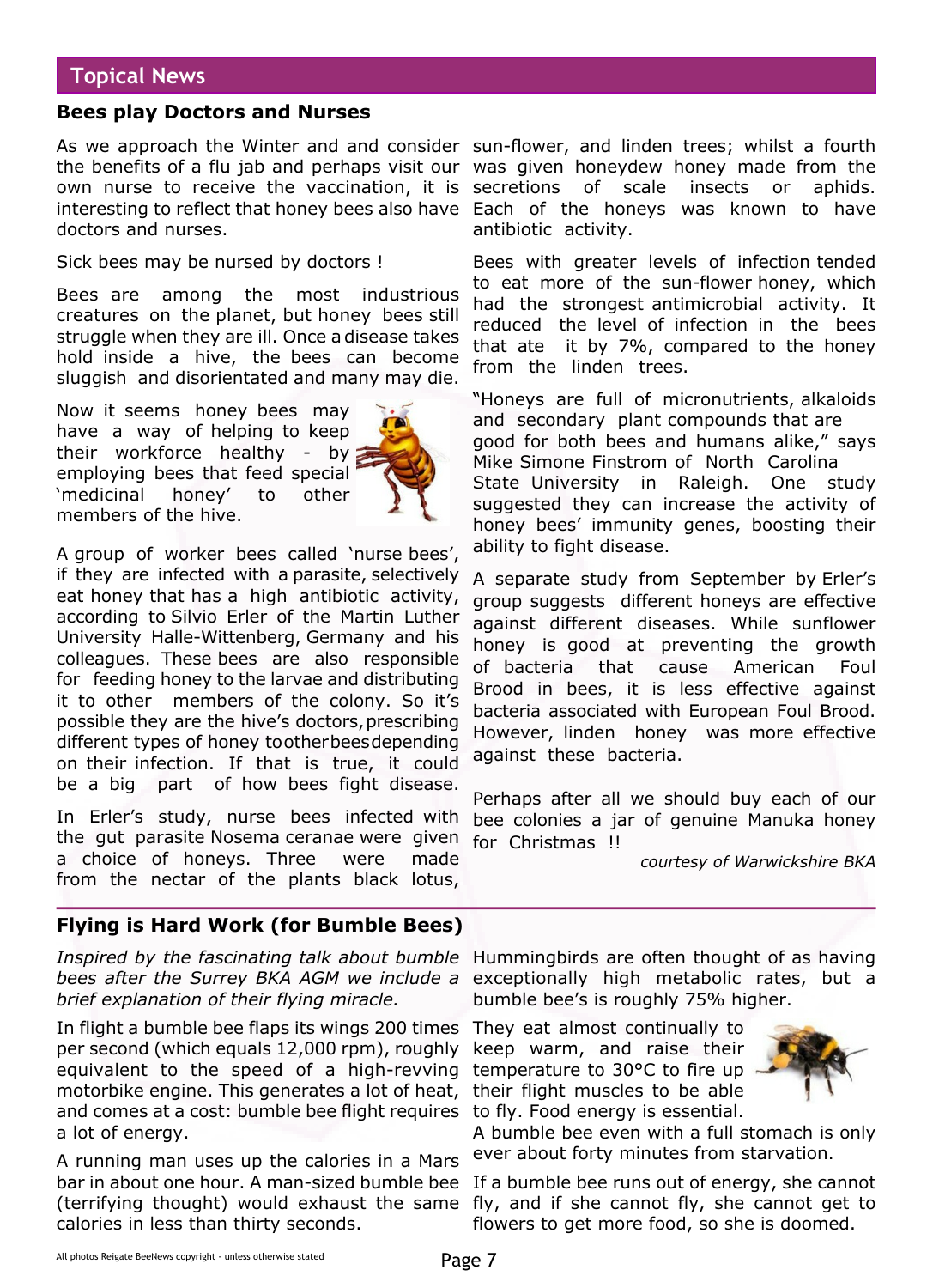#### **The Business Teachings of Honey Bees**

#### **(1) Protect the Future**

For good reasons bees don't focus exclusively on the most productive flower patches at any given time. Conditions change rapidly and they can ill afford wide swings in pollen and nectar intake. When a lucrative source of nectar is discovered, the entire colony doesn't rush off no matter how enriching the short-term benefits. The colony has internalised a very important natural rule: someday the nectar in that location will stop flowing and they need to be prepared to rapidly reallocate resources to other productive sites. The bees clearly advise through their behaviour, that overexploiting a rich patch just because it is there is a death trap.

#### **(2) Distribute Authorities**

With many thousands of employed workers, the queen couldn't possibly direct all of the actions in the field from her command post. While the queen is the generic heart and soul of the hive, she is by no means the only leader. Those closest to the information make the relevant decision. Decentralisation is one of the hallmarks of the honeybee colony. Foraging decisions, for example, are made by the foragers. The information doesn't travel up to the queen and back again. Bees have clear objectives. They are excellent communicators are able to quickly take in and consolidate information, and transform that information into

coordinated action. They are reliable workers that are very good at what they do.

#### **(3) Balanced Diversity is Important**

One of the principle ways that bees moderate extreme behaviours is through genetic diversity. This produces bees within the same hives that are differentially sensitive to environmental conditions. For example, bees keep the temperature of the hive relatively constant at about 35°C. However they don't do this all at the same time. Fortunately, the bees differ in their sensitivity to temperature and alter their behaviour at different times in response to climatic conditions.

#### **(4) Prepare for Leadership Changes**

A colony headed by a high-quality queen has a more robust worker population and greater honey yield. It matters a great deal who is at the top. Consequently, it is not surprising that the workers in the hive pay close attention to the queen's ability to propagate and are sensitive to declines in her performance. The queen's ability to lead is determined ultimately by the minions, a truth unfortunately lost in many organisations. In the instance of bees, the voice of workers is loud and clear - the colony prevents costly voids in leadership by planning for successors in advance of the obvious need.

*courtesy of Michael O'Malley, Leadership Blog*

#### **Questions & Answers**

#### **Question - What is vitellogenin protein and why is it important to honey bees ?**

We know that pollen is very important to honey **A few facts about vitellogenin** bees, and one component of pollen in particular a protein called vitellogenin (Vg) may be considered to be their elixir of life.

Vitellogenin (from the latin vitellus, yolk, and gener, to produce) is a synonymous term for the gene and the expressed protein.



Pollen the all-important source of protein

Until a few years ago Vg , did not really feature much in the bee literature, but is taking on greater significance the more we learn about it.

Vitellogenin is not something specific to honey bees, or even insects. It seems to be found in most animals and certainly in all those that lay eggs, and its structure varies depending upon the animal concerned. Also, it is a very complex substance made up of a mixture of carbohydrate, fat and protein and is technically called a glucolipophosphoprotei, but the protein is the dominant part, constituting some 91% and it is as a protein that we are interested in it. In general it is employed as a precursor for the substances in the yolk of eggs but in honey bees it has other, far-reaching, functions which impact on the lives of worker bees particularly in important ways.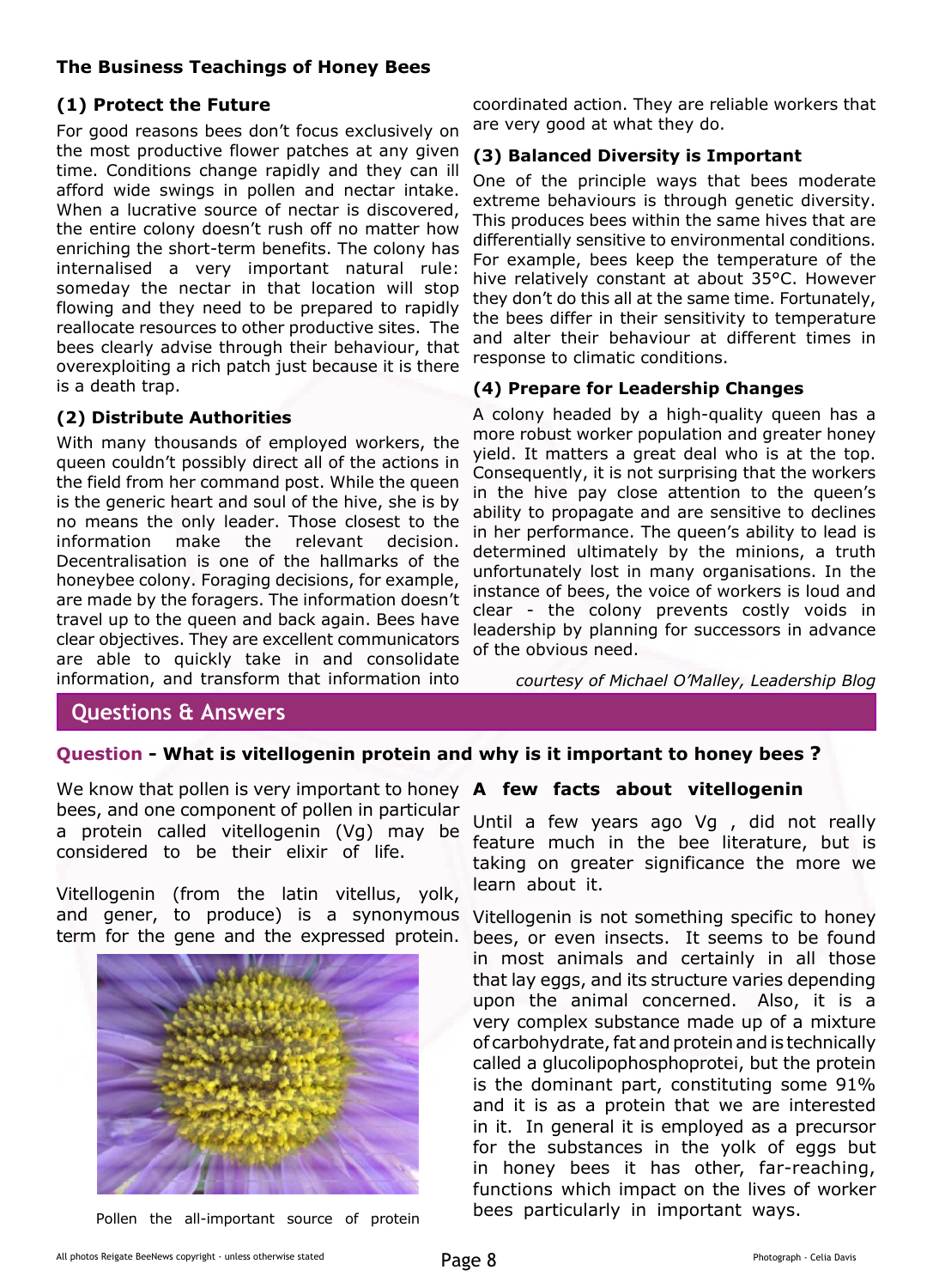Vitellogenin build-up begins in the older worker honey bee pupa and is accelerated once the young bee emerges and starts to eat large quantities of pollen. It is manufactured in the fat bodies and, when the bee is about five days old, it begins to be used to produce brood food. However, the levels in the haemolymph remain high provided that the bee has a good supply of pollen, until the bee is about two weeks old, when its vg levels begin to decline, presumably depleted by brood food production, and the bee gradually changes to become a forager.

At the same time a second substance, Juvenile Hormone (JH) interacts with the Vg and as levels of vg fall, levels of JH rise. (It is probable that high levels of vg suppress production of JH.) Increasing levels of JH precipitate aging in the bee and,once she becomes a forager, our bee is on the slippery downhill slope to death. She can, however, be rejuvenated to some extent if she starts to eat more pollen and her Vg levels rise. Under those circumstances older bees can feed larva.

You may be asking what practical significance all this has. A bee deprived of pollen does not produce the normal amount of Vg and becomes a forager much earlier. It is not access to the bee's body are attached to Vg able to feed so many larvae and its overall life will be shortened. These two facts will have quite a dramatic effect on colony build-up, so protein, in the form of pollen, and the function is in yolk production). Vg that is produced from it, have a fundamental influence on the growth, and ultimate size, This, in effect, vaccinates the embryo against of the colony.

#### **Vitellogenin and the queen**

The queen has high levels of Vg maintained throughout her life and this confers longevity while allowing her to remain fertile.

#### **The role of Vg in winter bees**

It appears that the ability of our honey bees to produce large amounts of Vg is the key to winter survival in temperate regions. Young bees emerging in August and September (and later) consume large quantities of pollen, just as their summer sisters do, but do not use it to produce brood food. They put the vg produced from the pollen into store, so, during the Winter, the fat bodies of the workers are

**The role of Vg in honey bee development** plump and white and collectively represent a huge protein store. When the early brood appears this Vg can be used to produce brood food and start the colony into its spring build-up.

> Since shortage of Vg shortens the life of a bee, winter bees are in trouble if they do not have sufficient pollen in the later part of the year.

> A further complication is varroa (isn't it always?), as varroa-infested pupae result in bees that are unable to make and store as much Vg. If many winter bees are in poor condition the colony may not survive until the Spring.

#### **Vitellogenin and the bee's immune system**

We know that Vq is important in mopping up some of the free radicals that circulate in the bees' haemolymph, so enhancing the immune system and contributing to the bee's health, but very recently some new work has been published which sheds further light on the subject of immunity, and may have far reaching and beneficial results.

In mammals, antibodies, which confer protection against specific diseases, can be passed to the offspring via the milk that is fed to them. Bees do not have antibodies, but it seems that fragments of pathogens which gain and fed to the queen in royal jelly. These then pass into the queens fat bodies and are passed onto the eggs (remember that Vg's prime

those pathogens and the young bee is able to produce antimicrobial peptides in response to the presence of those pathogen fragments. This is potentially very exciting and may lead to a method of disease prevention by using the diet.

#### **Learning more**

If you want to know more about vitellogenin you can find information on the website [scientificbeekeeping.com,](http://scientificbeekeeping.com/) or look up papers by Gro Amdam and her associates.

*courtesy of Celia Davis Warwickshire BKA*